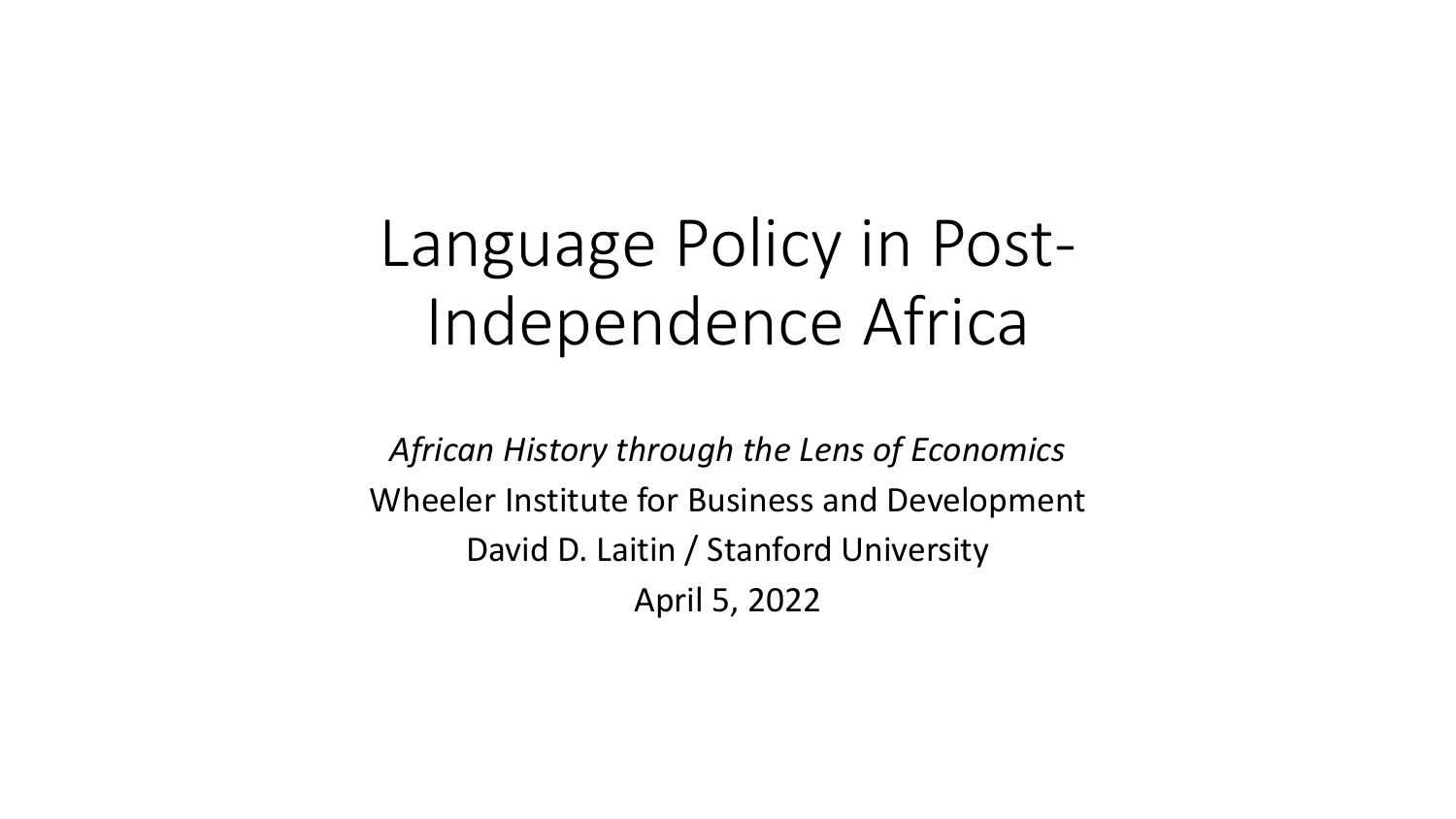# One challenge for newly independent Africa: overcoming the European *cultural* yoke

- The ideology of *négritude*
	- Origin: Aimé Césaire (from the West Indies) "*Cahier d'un retour au pays natal"* 1939
	- Development: Léopold Senghor (representative of the French National Assembly; elected member of the Académie Française and first president of Senegal) from his poem *Paris in the Snow*:
		- "white cold that burns worse than salt"
		- "*the white hands that felled the high forest that dominated Africa*"
		- *"let black blood flow that it may rub the rust from your steel joints*"
- Other first-generation leaders followed suit, promoting cultural symbols that signal authenticity and nation-building
	- Julius Nyerere translates *Julius Caesar* into Swahili to demonstrate that indigenous African languages are appropriate for "elaborated" and not just "restricted" codes
	- Other African leaders promoted name changes:
		- Gold Coast  $\rightarrow$  "Ghana" connecting it to a great African empire
		- Joseph-Desiré Mobutu  $\rightarrow$  Mobutu Sese Seko Kuku Ngbendu Wa Za Banga
		- Thomas Sankara w/ Upper Volta  $\rightarrow$  Burkina Faso, citizens are *burkinab*é mixing Diola, Peul, and Mossi, thereby creating a national identity
		- A Somali intellectual created an indigenously created script (Cismaaniya) for the national language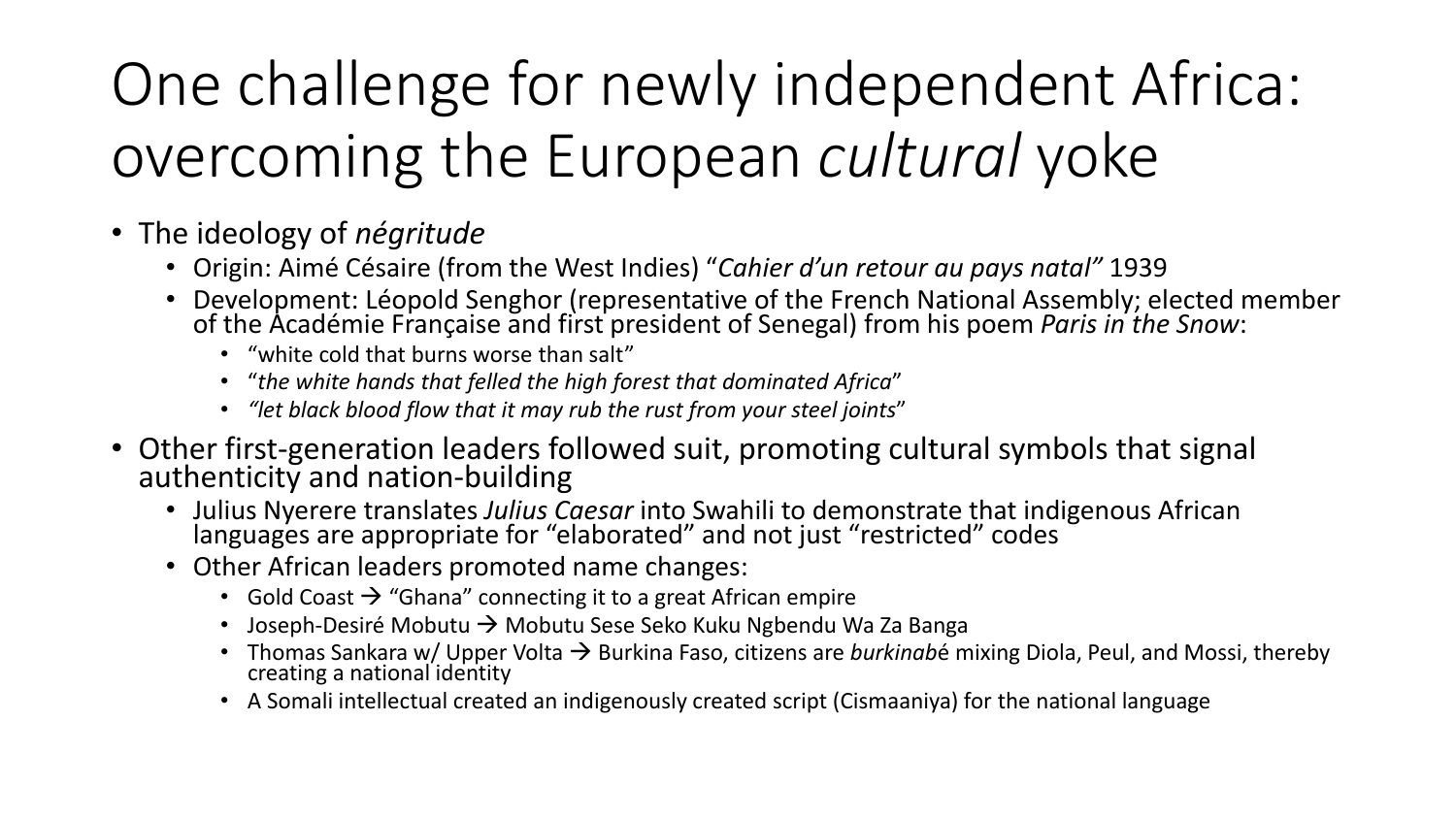# The Neocolonial Reality

- In no sub-Saharan African country does an indigenous language have a preeminent position in secondary education, upper levels of the civil service, or modern business.
	- Save for Ethiopia, Somalia and Tanzania, no country offers the entire span of primary schooling in an indigenous language.
- Calls from intellectuals such as Ngūgī wa Thiong'o (formerly James Ngugi) in *Decolonizing the Mind*  have had little impact on public policy

• Average Distance to the Official language (ADOL)\*

| <b>Region</b>                | <b>Average ADOL</b> | <b>Median ADOL</b> |
|------------------------------|---------------------|--------------------|
| <b>SSA</b>                   | 0.83                | 1.00               |
| South Asia                   | 0.34                | 0.38               |
| <b>MENA</b>                  | 0.33                | 0.30               |
| <b>North America</b>         | 0.20                | 0.20               |
| Latin America /<br>Caribbean | 0.18                | 0.08               |
| East Asia/Pacific            | 0.17                | 0.13               |
| Europe/Central<br>Asia       | 0.11                | 0.07               |

\* Laitin & Ramachandran *APSR* 2016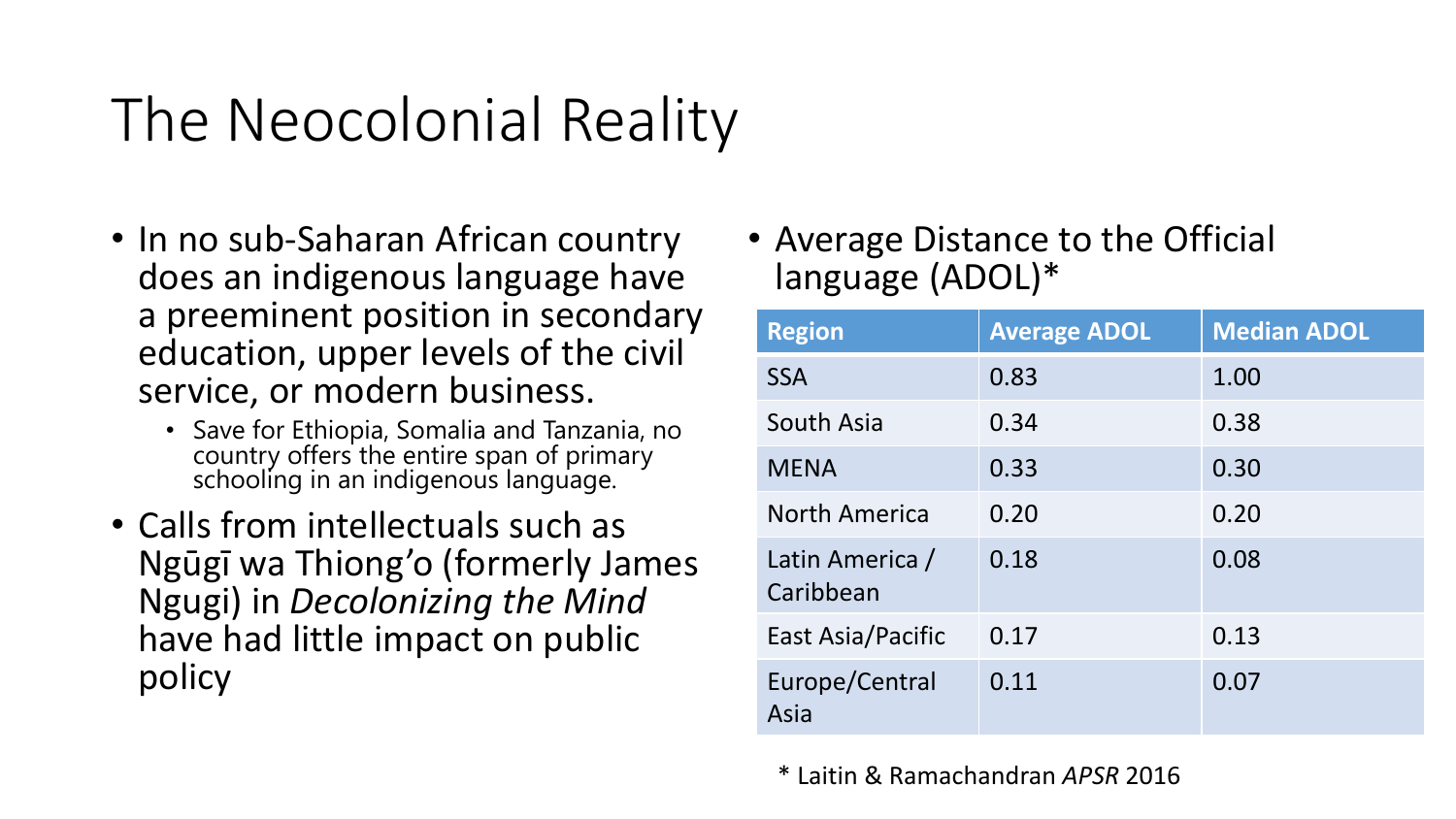ADOL is a measure of the average distance to the official language (as defined in its use for writing the constitution and basic laws) in a country based on:

(a) each language group's population share; and

(b) its language's distance from the official language as computed by its "address" in *Ethnologue's* tree of world languages, e.g. whether it is from a different language family, or merely a related dialect.

For most African countries, ADOL (given English and French are of a different language family), is at a maximum, a value of 1.

$$
ADOL_i = \sum_{j=1}^{n} P_{ij} d_{jo},
$$

*i*=country; *n*=number of language groups;  $d_{io}$  = distance of language group *j* to the official language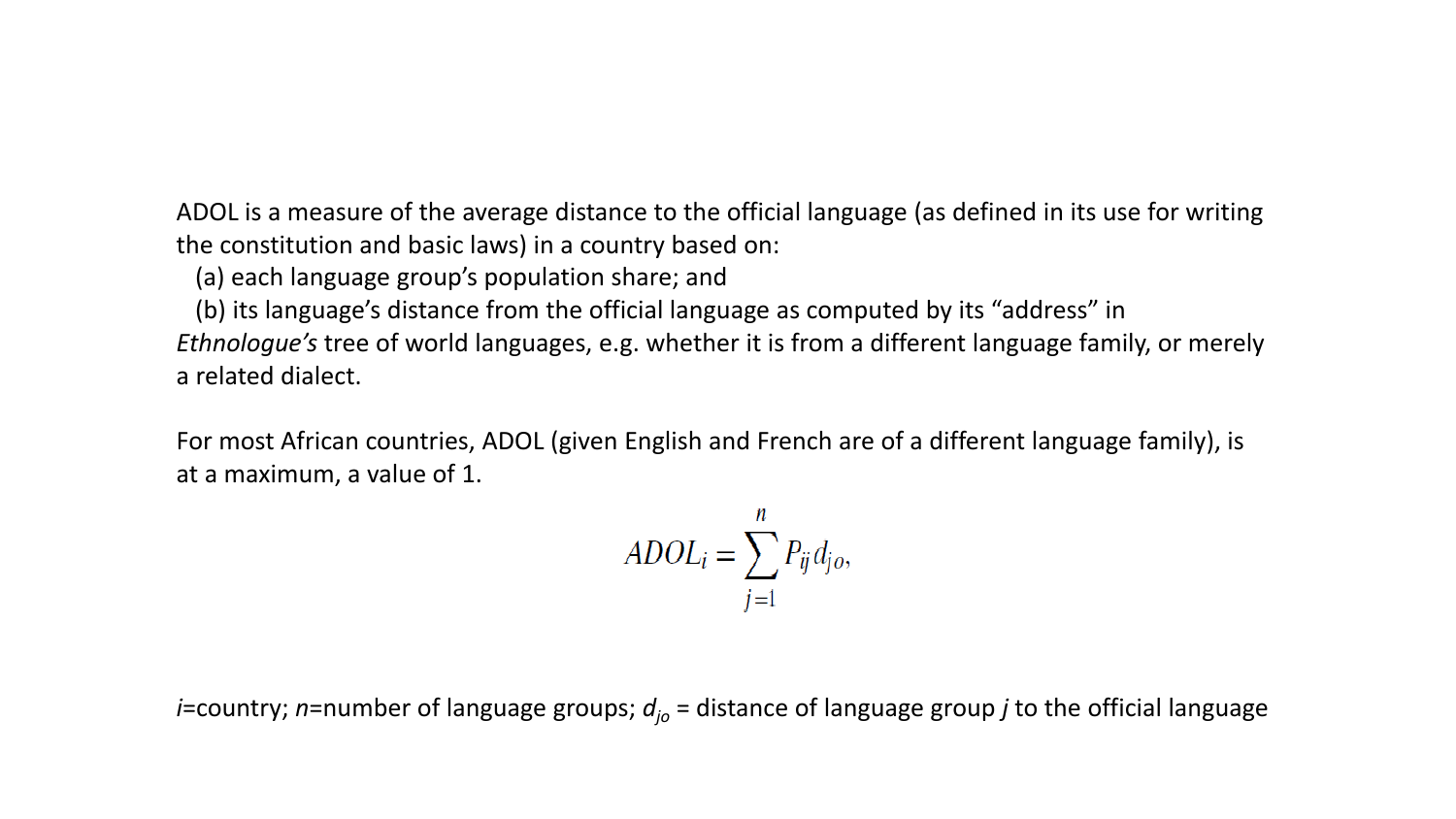# The Neocolonial Reality

The ADOL score for the average African country is much higher than for the average country in all other continents

This suggests a near maximum disconnect in Africa between indigenous languages and the official language of education and administration

### • Average Distance to the Official language (ADOL)\*

| <b>Region</b>                | <b>Average ADOL</b> | <b>Median ADOL</b> |
|------------------------------|---------------------|--------------------|
| <b>SSA</b>                   | 0.83                | 1.00               |
| South Asia                   | 0.34                | 0.38               |
| <b>MENA</b>                  | 0.33                | 0.30               |
| <b>North America</b>         | 0.20                | 0.20               |
| Latin America /<br>Caribbean | 0.18                | 0.08               |
| East Asia/Pacific            | 0.17                | 0.13               |
| Europe/Central<br>Asia       | 0.11                | 0.07               |

\* Laitin & Ramachandran *APSR* 2016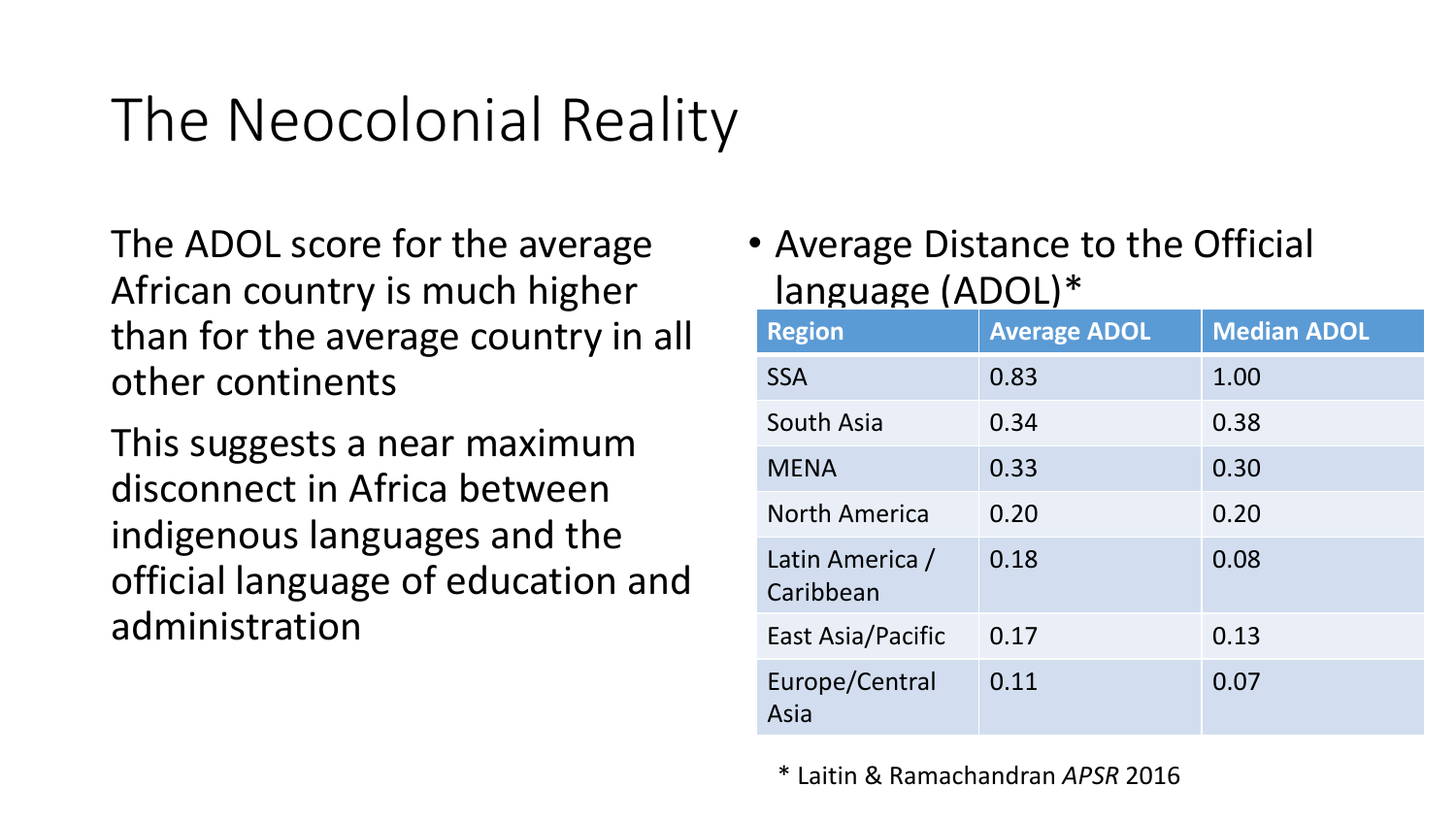# Why is ADOL so high in Africa?

#### **Ethno-Linguistic Factionalism**

Ali Mazrui – in his typical irony, offered that the only fair language policy in multilingual Africa is to choose as official one in which no one speaks

But something deeper had to be the reason. Somalia had three colonial languages (English, Italian and Arabic) predominating for a decade when the population shared a single indigenous language) [next slide]

#### **Writing Tradition**

A writing tradition significantly lowers the costs of officializing an indigenous language

Out of the 47 sub-Saharan African countries only two states, Eritrea and Ethiopia, had a written script for an indigenous language before the arrival of the Christian missionaries, as compared to 18 out of 19 South and Eas

#### **Bureaucratic interests**

Missionary exposure to the colonial language gave them a comparative advantage in securing the most lucrative jobs; they had a strong interest in the linguistic status quo (Sri Lanka, and Sinhala Only Act)

#### **Parents' hopes for their children** in the European labor market

Laitin, "Tower of Babel as a Coordination Game", *APSR* 1994

#### **Political Inertia**

Albaugh 2014 – the economic and political agendas of newly independent states precluded attention to language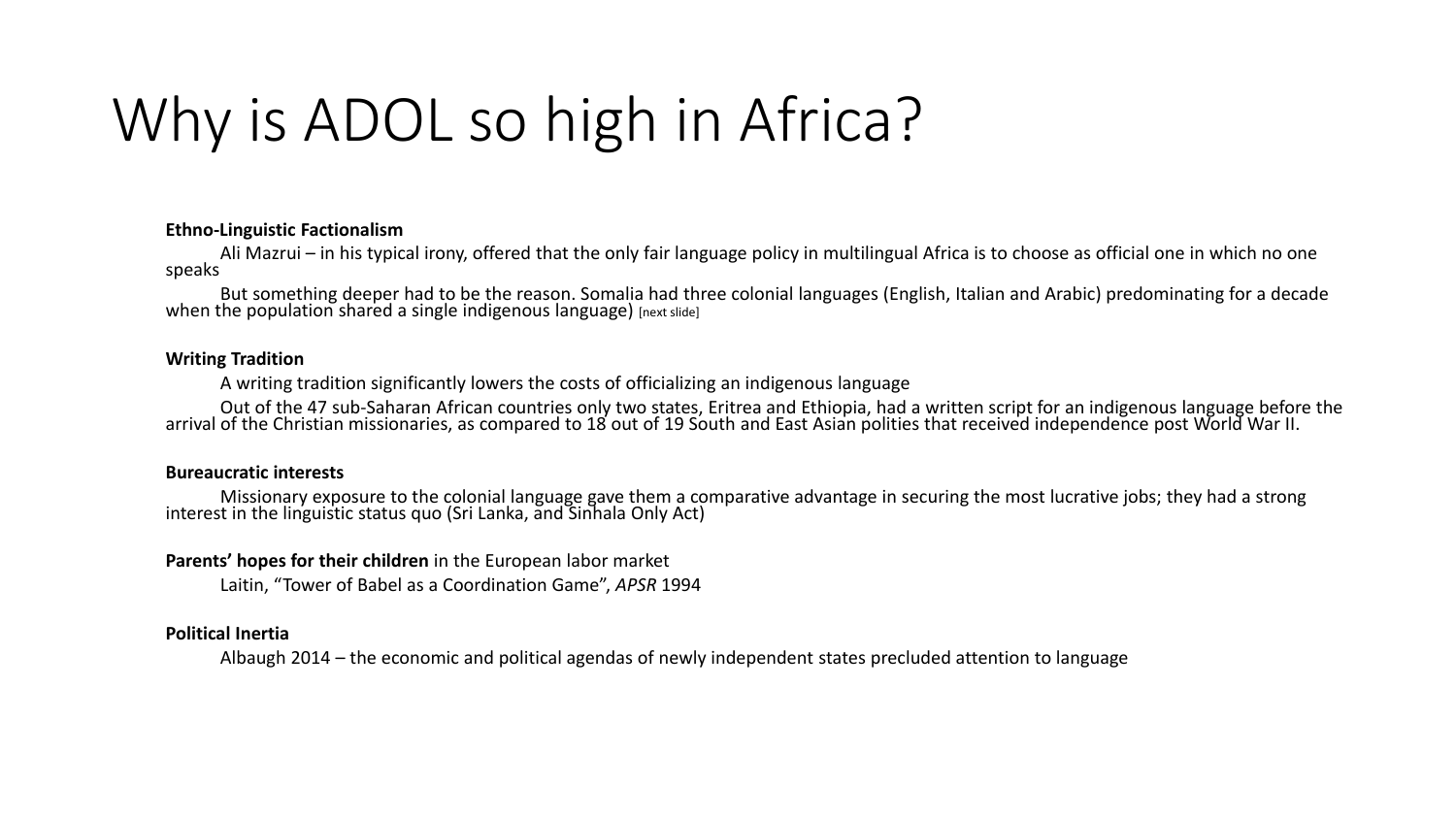Chronicles a two decades' long "script war" before Somali could become the national language

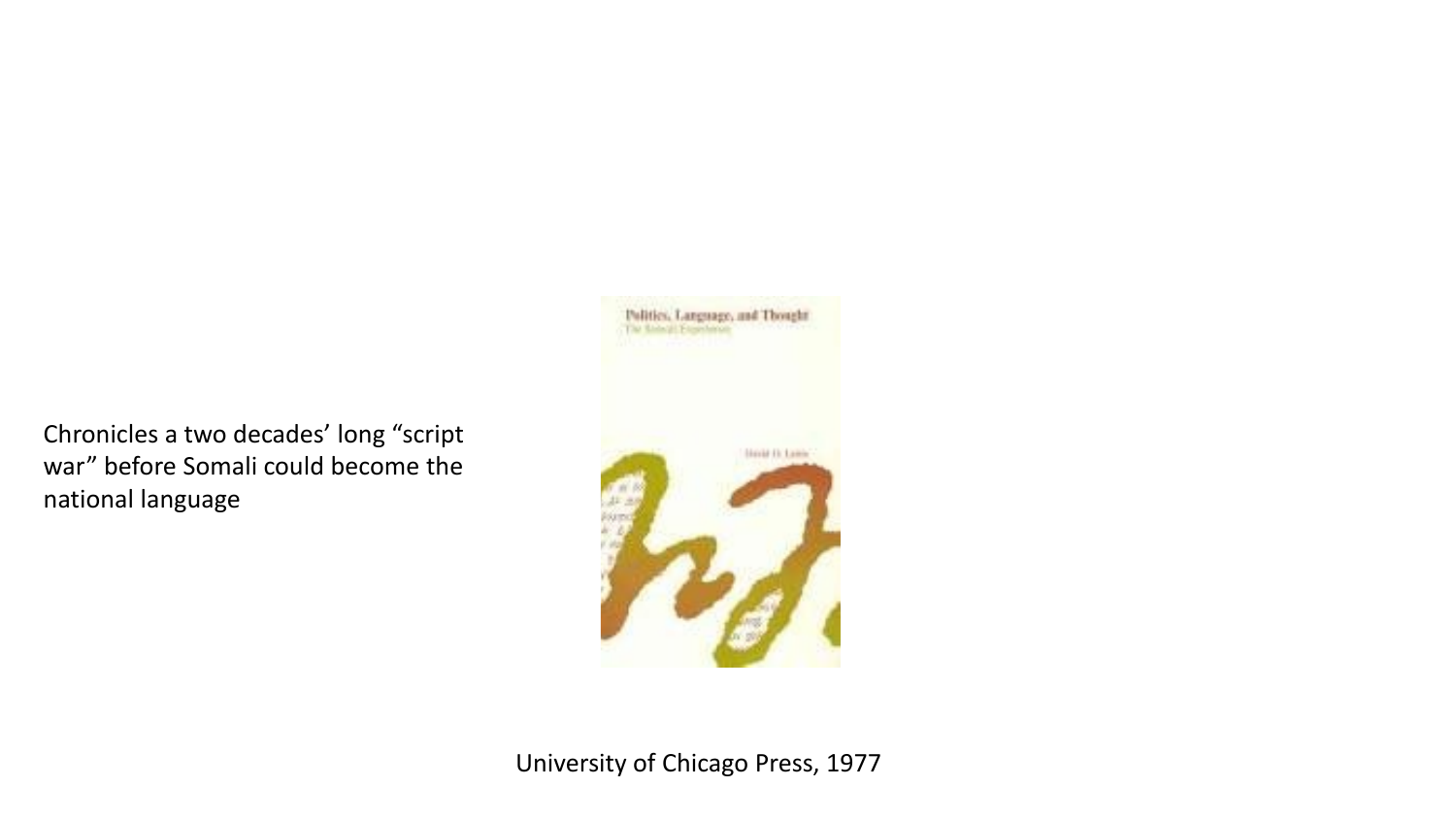# Why have the colonial languages predominated?

#### **Ethno-Linguistic Fractionalization**

Ali Mazrui – in his typical irony, offered that the only fair language policy in multilingual Africa is to choose as official one in which no one speaks

But something deeper had to be the reason. Somalia had three colonial languages (English, Italian and Arabic) predominating for a decade when the population shared a single indigenous language)

#### **Writing Tradition**

A writing tradition significantly lowers the costs of officializing an indigenous language

Out of the 47 sub-Saharan African countries only two states, Eritrea and Ethiopia, had a written script for an indigenous language before the<br>arrival of the Christian missionaries, as compared to 18 out of 19 South and Eas

#### **Bureaucratic interests**

Missionary exposure to the colonial language gave them a comparative advantage in securing the most lucrative jobs; they had a strong interest in the linguistic status quo (Sri Lanka , and Sinhala Only Act)

#### **Parents' hopes for their children** in the European labor market

Laitin, "Tower of Babel as a Coordination Game", *APSR* 1994

#### **Political Inertia**

Albaugh 2014 2014 – the economic and political agendas of newly independent states precluded attention to language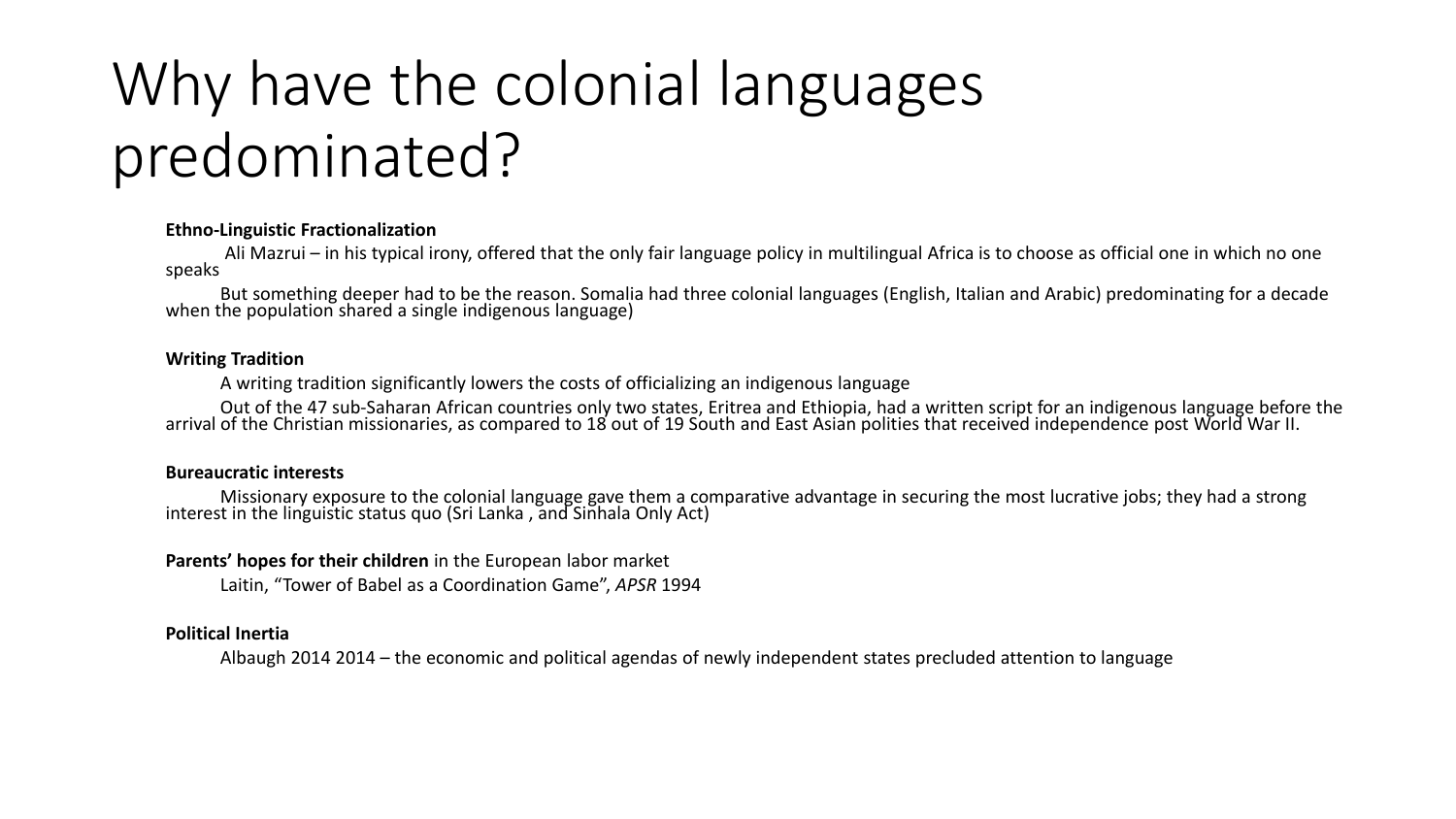### Cultural Consequences of Linguistic Status Quo

- "Field Experiment" in Wajir (Kenya)
- Bi-lingual secondary students in Somali and English
- Quasi-randomly paired for role playing
- Half assigned English; half assigned Somali
- Headmaster and Teacher roles with opposing views about prep exam for O-levels
	- Hard exam demonstrates challenge (Headmaster)
	- Easier exam builds confidence (Teacher)
- How is this resolved authority or pedagogy
- Hypothesis:
	- in an egalitarian culture (Somali), authority claims would be deemed inappropriate
	- In English, associated with colonial state, authority claims would be deemed appropriate
- Data demonstrates the cultural consequences of language choice



Laitin *Politics, Language, and Thought: the Somali Experience* (UChicago 1977)n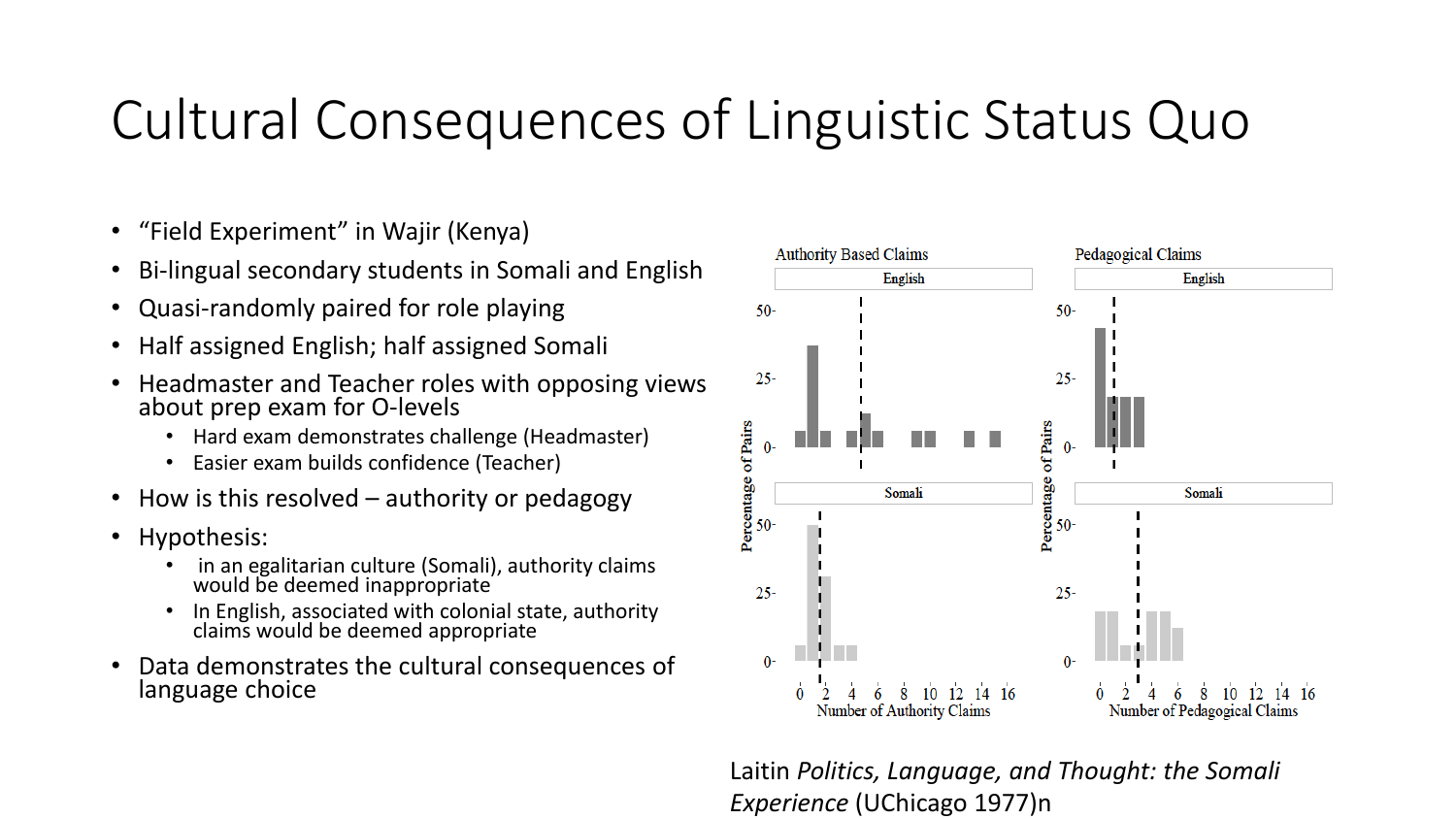### ADOL is also associated with socioeconomic outcomes in cross-national data

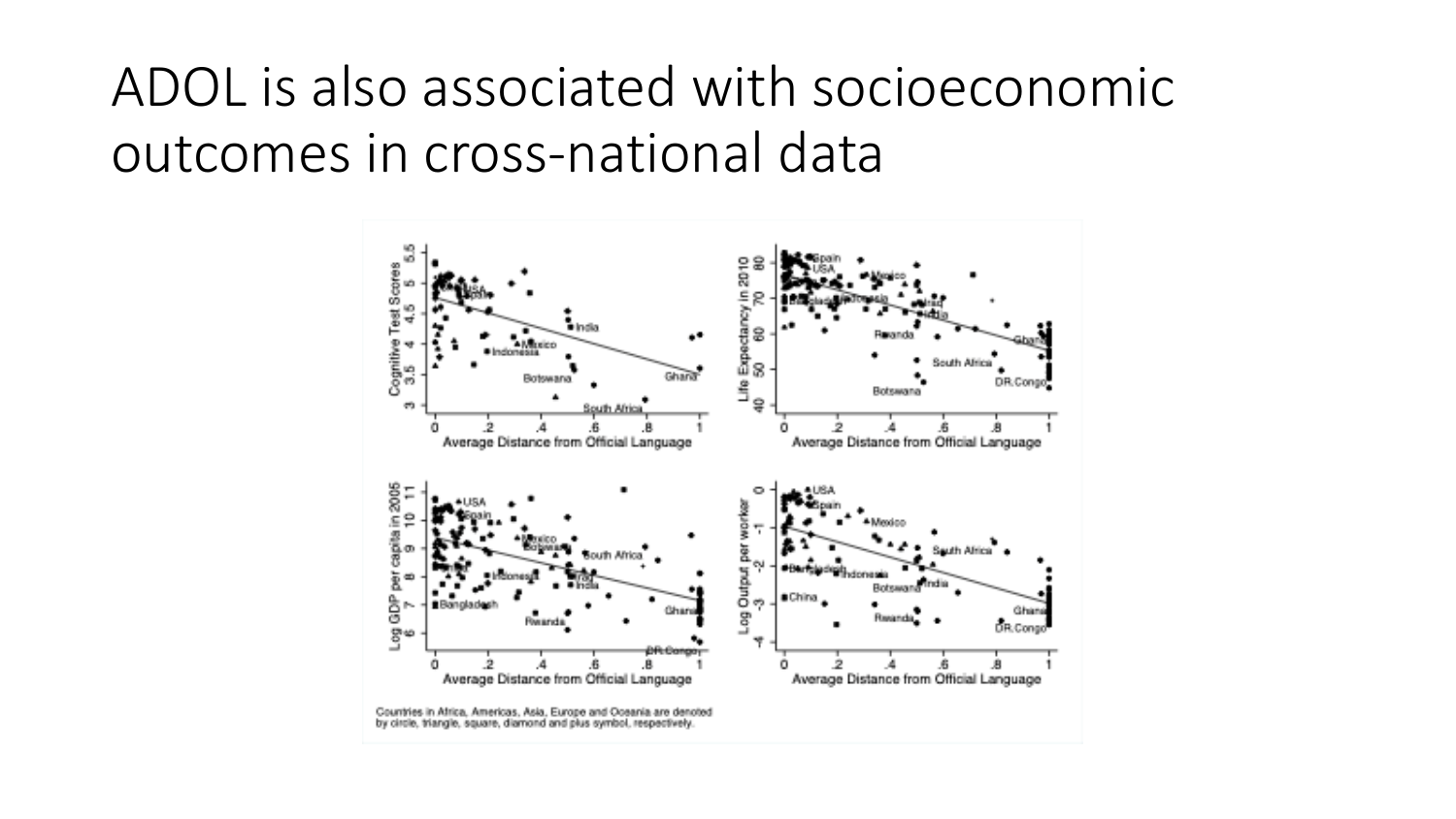# Two channels linking ADOL to Human Development (Laitin and Ramachandran, APSR, 2016)

- Exposure Channel
- Southern and Eastern Africa Consortium for Monitoring Educational Quality (SACMEQ)
- Survey of 40,000 students in 2,000 primary schools
- 60% of students fail to meet minimal reading level
- Controlling for parents' education and SES
- Kids who were exposed to English at home had significantly higher grades in reading.

### • Distance Channel

- Indian National Family Health Survey (NFHS-3)
- Sample of second-generation within India inter-state migrants to states with different official languages
- Linguistic distance is higher for N/S European north and Dravidian south.
- On a variety of outcomes (e.g. use of mosquito netting; knowledge of AIDS), those whose parents moved (N/S) with high distance have worse outcomes than those that moved (E/W) with low distance.

African students are subject to both low exposure and high distance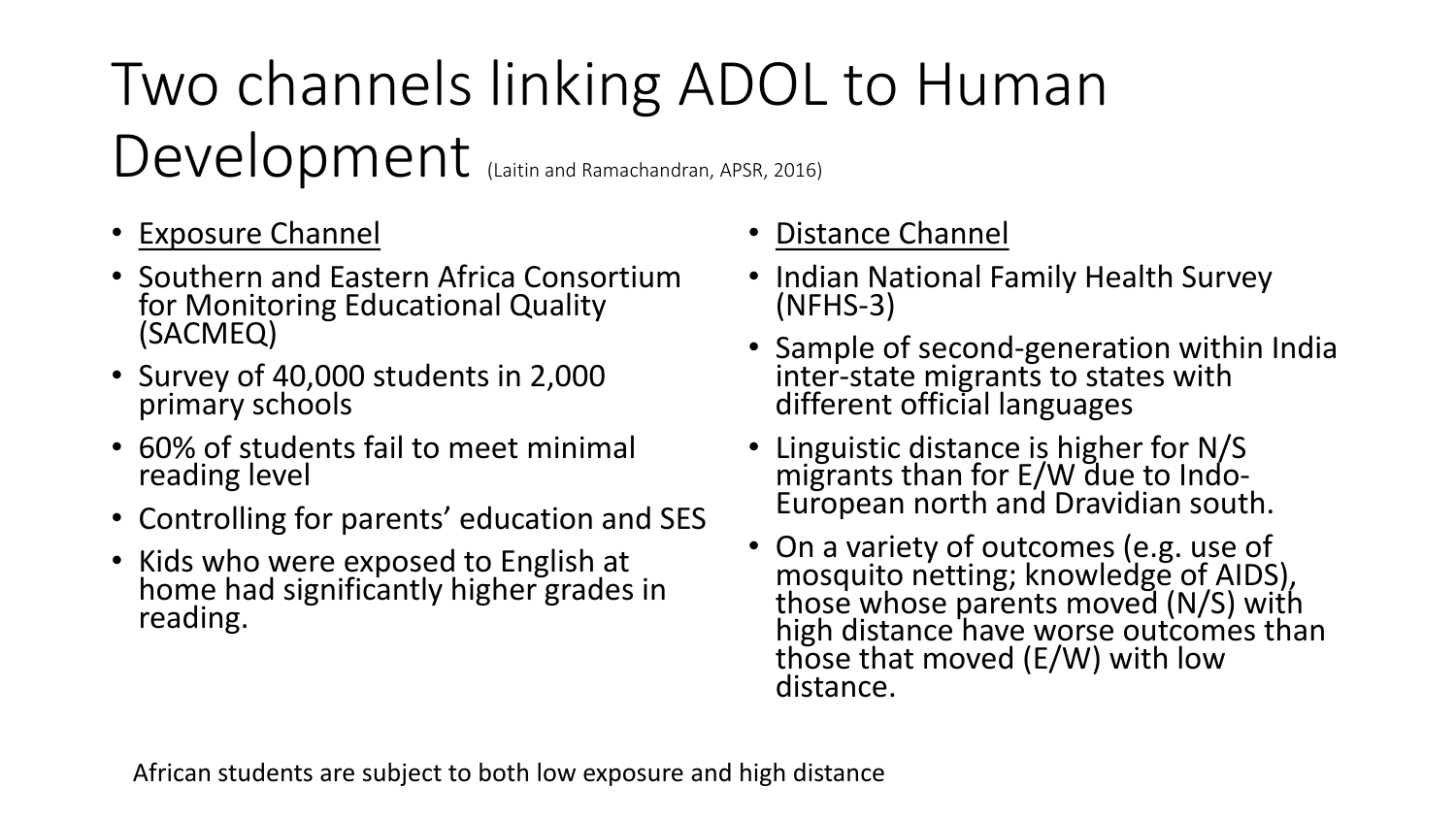### Colonial Language Use in Education Inhibits Literacy in Africa Laitin and Ramachandran *JDE* <sup>2022</sup>

- Experimental Set-Up
	- 101 linguistic groups in Africa cross borders of countries with different language-use-in-<br>education policies (Albaugh)
	- Data on literacy from Demographic and Health Surveys (whether person can read a sentence in any language)
	- Within ethnicity estimates reveal **even partial use of indigenous language instruction (for students that have completed 5 or fewer years of school) has significant improvements in ability to read**
	- Low use of indigenous languages in schools is likely the mechanism explaining why ELF is associated with human capital failure
- Similar results found in:
	- Laitin, Ramachandran, and Walter 2019 (Quasi-random experiment in Cameroon)
	- Bryant and Kim 2022 (Experiment in Malawi)
	- Ramachandran, 2017 (Evaluating Ethiopian education reform)

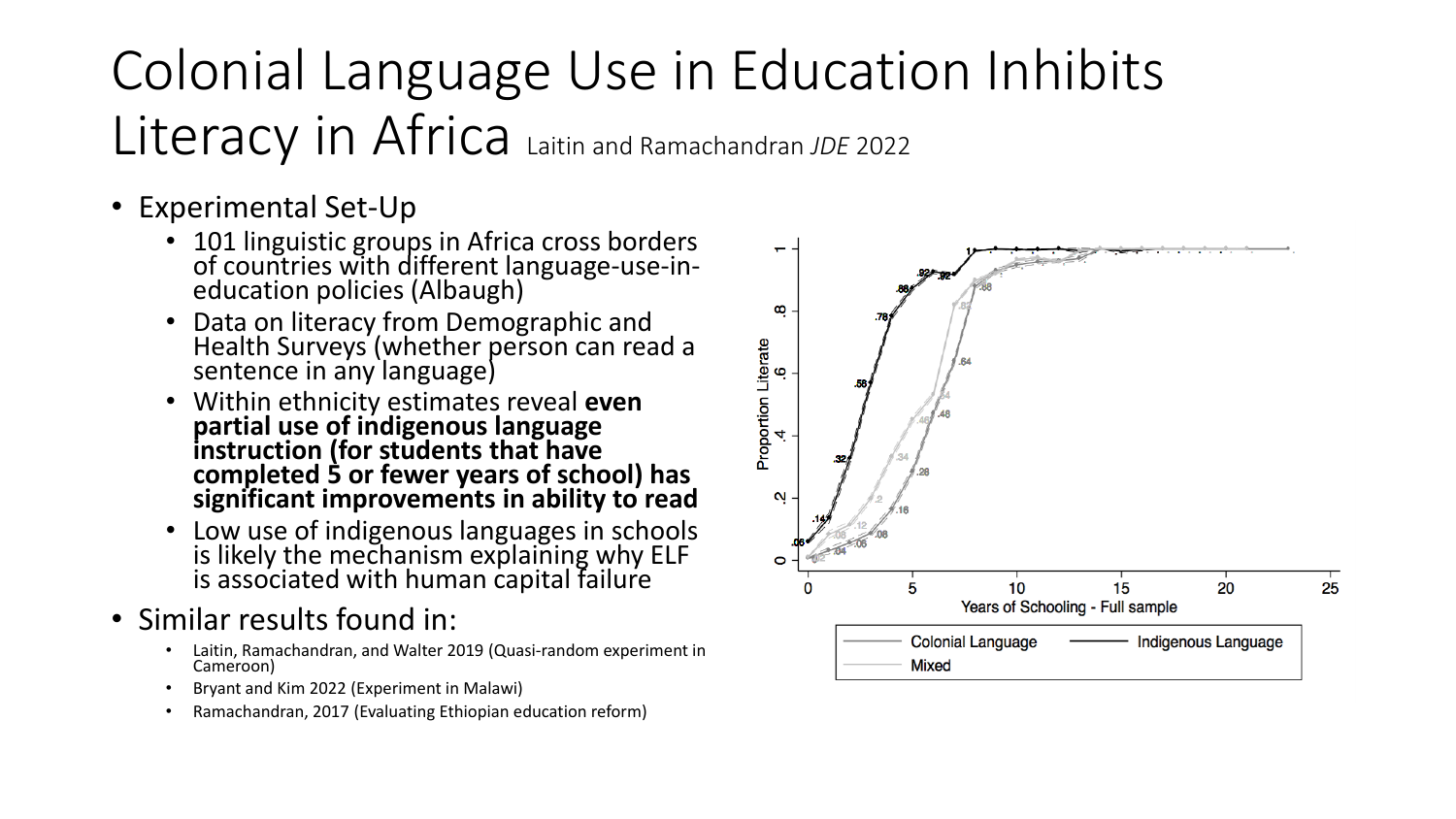# Linguistic diversity is not destiny; evidence from East Africa

- Within Kenya (Miguel and Gugerty 2005)
	- Variation by district in ELF (since there have been no changes in rural settlement, level of local diversity is exogenous to ethnic politics today)
	- Outcome: greater diversity within district  $\rightarrow$  lower contributions to schools and worse maintenance of water wells distributed as foreign aid
- Comparison of Busia (Kenya) and Meatu (Tanzania) (Miguel 2004)
	- Similar in ELF, in demography, and in geography (500 kms. apart)
	- Different in promotion of a national language (high in Meatu; low in Busia)
	- Level of community trust and contributions decline in Kenya with increasing local diversity; no such decline in Tanzania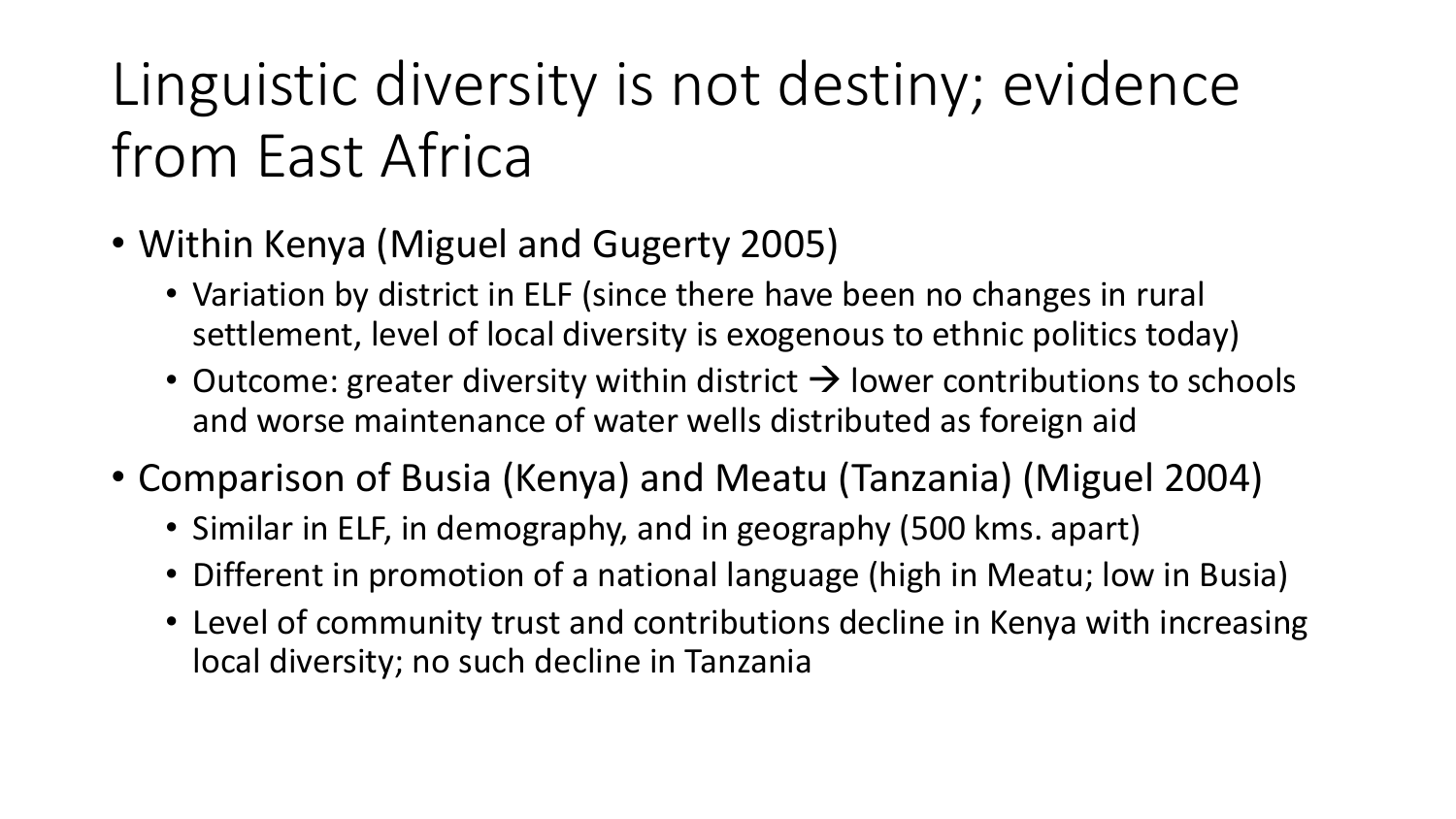## Conclusion

- Many reasons (historical and political) why newly independent African countries abjured the development of indigenous languages for education and administration
- But the consequences of colonial inertia are significant
	- Cultural autonomy
	- Human development
- There are alternative models
	- Think small European states where national languages predominate, but all students receive excellent instruction in a world language which serves them well in preparation for university and in the international job market where an international language is a sine qua non
- A great deal of aid has come to African states to improve education; results have not been optimal; this research suggests that colonial language media of instruction with low exposure to it outside of school is a likely culprit.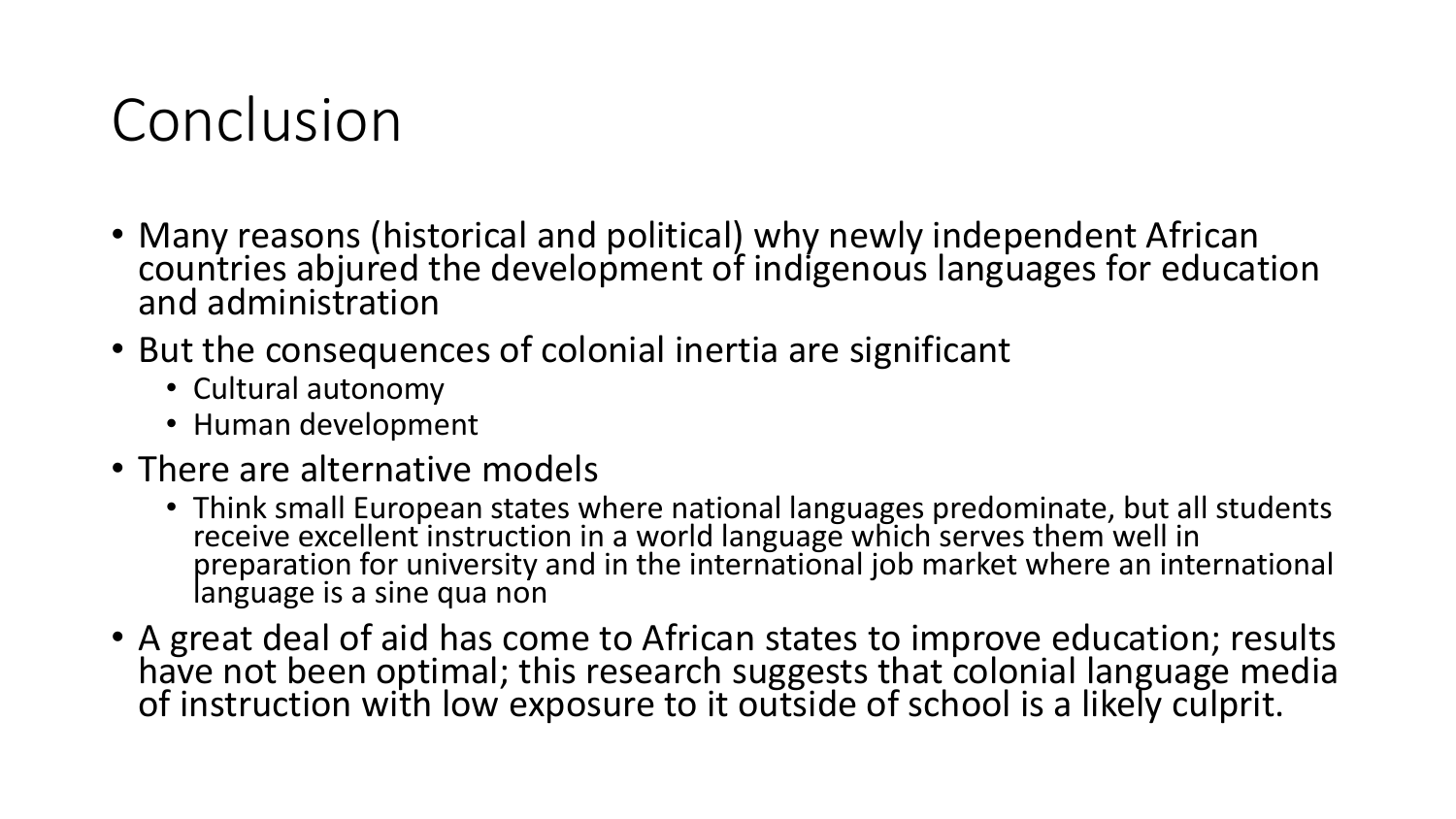Thank you for your attention.

Mahadsanid

e dupe